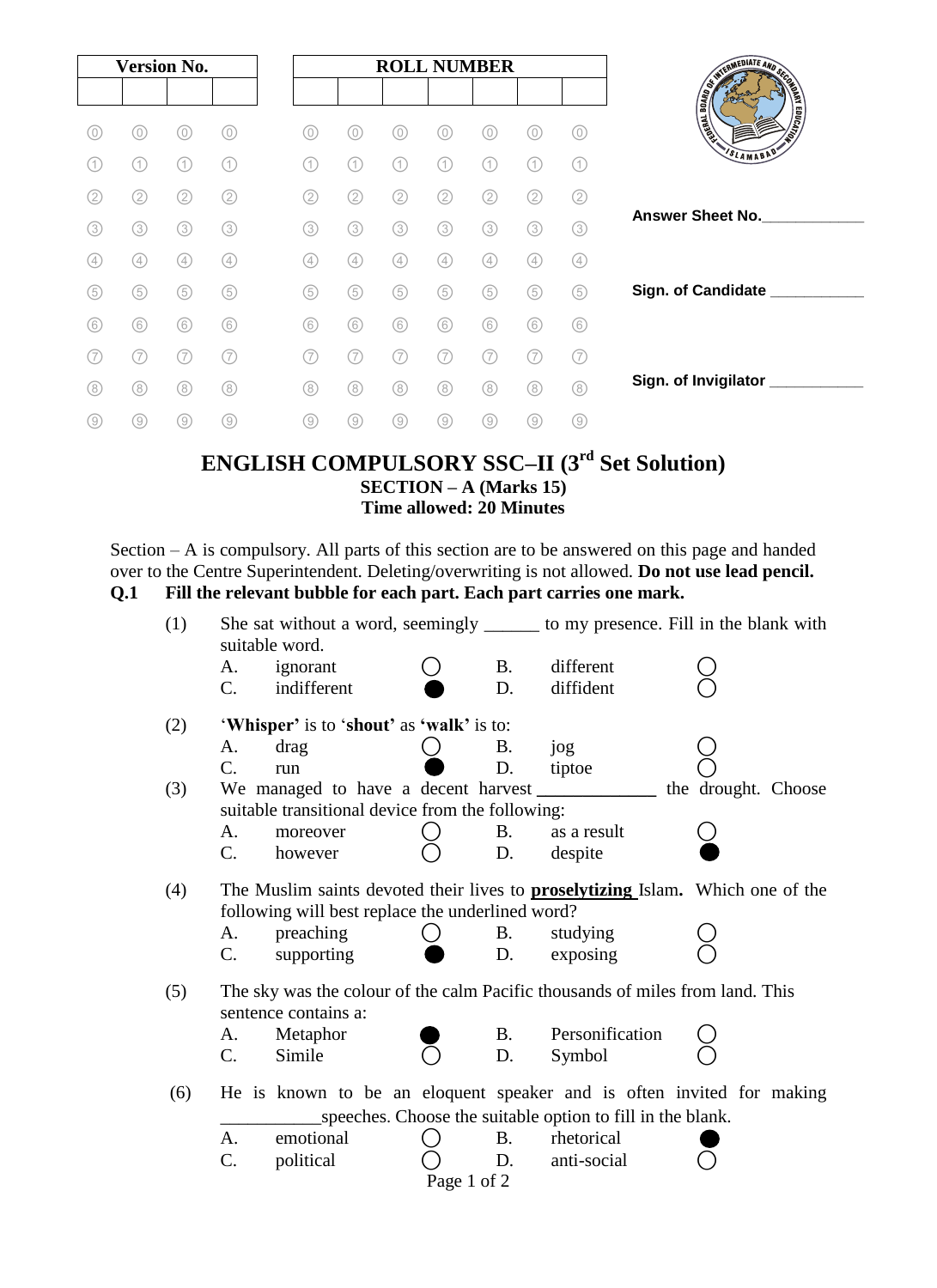| (7)  | sound of a barking dog, especially when I'm<br>I don't like                                                                                                |                                                                                              |  |                 |                                        |               |  |  |  |  |  |
|------|------------------------------------------------------------------------------------------------------------------------------------------------------------|----------------------------------------------------------------------------------------------|--|-----------------|----------------------------------------|---------------|--|--|--|--|--|
|      |                                                                                                                                                            | trying to sleep! Choose suitable option to fill in the blank.                                |  |                 |                                        |               |  |  |  |  |  |
|      | А.<br>C.                                                                                                                                                   | a delightful<br>lovable                                                                      |  |                 | B. the loathsome<br>D. an enthusiastic |               |  |  |  |  |  |
|      |                                                                                                                                                            |                                                                                              |  |                 |                                        |               |  |  |  |  |  |
| (8)  | Identify the compound-complex sentence from the sentences given below:<br>He left in a hurry after he got a phone call but he came back five minutes<br>А. |                                                                                              |  |                 |                                        |               |  |  |  |  |  |
|      |                                                                                                                                                            | later.                                                                                       |  |                 |                                        |               |  |  |  |  |  |
|      | <b>B.</b>                                                                                                                                                  | Ō<br>O<br>Aleena likes playing badminton but her brother likes reading books.                |  |                 |                                        |               |  |  |  |  |  |
|      | C.<br>D.                                                                                                                                                   | He missed the plane because he was late.<br>I have not met my classmates for a long.         |  |                 |                                        |               |  |  |  |  |  |
|      |                                                                                                                                                            |                                                                                              |  |                 |                                        |               |  |  |  |  |  |
| (9)  |                                                                                                                                                            | The sheep clustered in a tight _______________ to ward off the cold weather.                 |  |                 |                                        |               |  |  |  |  |  |
|      | А.<br>C.                                                                                                                                                   | gang<br>herd                                                                                 |  | <b>B.</b><br>D. | crowd<br>flock                         |               |  |  |  |  |  |
|      |                                                                                                                                                            |                                                                                              |  |                 |                                        |               |  |  |  |  |  |
| (10) | During the war, when I looked out of the house, I couldn't see<br>1n<br>the street.                                                                        |                                                                                              |  |                 |                                        |               |  |  |  |  |  |
|      | А.                                                                                                                                                         | everybody                                                                                    |  | <b>B.</b>       | somebody                               |               |  |  |  |  |  |
|      | C.                                                                                                                                                         | nobody                                                                                       |  | D.              | anybody                                |               |  |  |  |  |  |
| (11) |                                                                                                                                                            | Which one of the following sentence possesses the Adverb of frequency?                       |  |                 |                                        |               |  |  |  |  |  |
|      | A.                                                                                                                                                         | He suddenly turned his car to the right.                                                     |  |                 |                                        |               |  |  |  |  |  |
|      | <b>B.</b><br>$C_{\cdot}$                                                                                                                                   | My dog likes going for a walk at night.<br>The singer performed well in the concert.         |  |                 |                                        |               |  |  |  |  |  |
|      | D.                                                                                                                                                         | I usually take a cup of coffee in the morning.                                               |  |                 |                                        |               |  |  |  |  |  |
| (12) |                                                                                                                                                            |                                                                                              |  |                 |                                        |               |  |  |  |  |  |
|      | Choose the sentence with an <b>Adjective clause</b> in it:<br>The player who permed the best was declared man of the match.<br>А.                          |                                                                                              |  |                 |                                        |               |  |  |  |  |  |
|      | <b>B.</b>                                                                                                                                                  | He knows how things work around here.                                                        |  |                 |                                        |               |  |  |  |  |  |
|      | C.<br>D.                                                                                                                                                   | Alina did the dishes till her legs gave up.<br>I went through the book at a lightning speed. |  |                 |                                        |               |  |  |  |  |  |
|      |                                                                                                                                                            |                                                                                              |  |                 |                                        |               |  |  |  |  |  |
| (13) | It is<br>for so many nations to change their form of government so<br>quickly and peacefully. Choose the word with correct spellings to fill in the        |                                                                                              |  |                 |                                        |               |  |  |  |  |  |
|      | blank?                                                                                                                                                     |                                                                                              |  |                 |                                        |               |  |  |  |  |  |
|      | А.                                                                                                                                                         | unprecedented                                                                                |  |                 | B.                                     | inprecedented |  |  |  |  |  |
|      | C.                                                                                                                                                         | unprecidented                                                                                |  |                 | D.                                     | unpracedented |  |  |  |  |  |
| (14) | "The Earth brings forth large crops every year for the <b>sustenance</b> of man and                                                                        |                                                                                              |  |                 |                                        |               |  |  |  |  |  |
|      | beast." Which one of the following sentence contains the best synonym for the<br>underlined word in the sentence?                                          |                                                                                              |  |                 |                                        |               |  |  |  |  |  |
|      | A.                                                                                                                                                         | Earth brings crops for deprivation of living things.                                         |  |                 |                                        |               |  |  |  |  |  |
|      | <b>B.</b>                                                                                                                                                  | $\breve{\text{O}}$<br>Earth brings crops for exhaustion of living things.                    |  |                 |                                        |               |  |  |  |  |  |
|      | C.<br>Earth brings crops for starvation of living things.<br>Earth brings crops for nutriment of living things.<br>D.                                      |                                                                                              |  |                 |                                        |               |  |  |  |  |  |
|      |                                                                                                                                                            |                                                                                              |  |                 |                                        |               |  |  |  |  |  |
| (15) | It became hard for him to support his large family with his <b>slender</b> salary.<br>Antonym of the underlined word is:                                   |                                                                                              |  |                 |                                        |               |  |  |  |  |  |
|      | А.                                                                                                                                                         | Skinny                                                                                       |  |                 | <b>B.</b>                              | Hairline      |  |  |  |  |  |
|      | C.                                                                                                                                                         | Voluminous                                                                                   |  |                 | D.                                     | Compressed    |  |  |  |  |  |
|      |                                                                                                                                                            |                                                                                              |  |                 |                                        |               |  |  |  |  |  |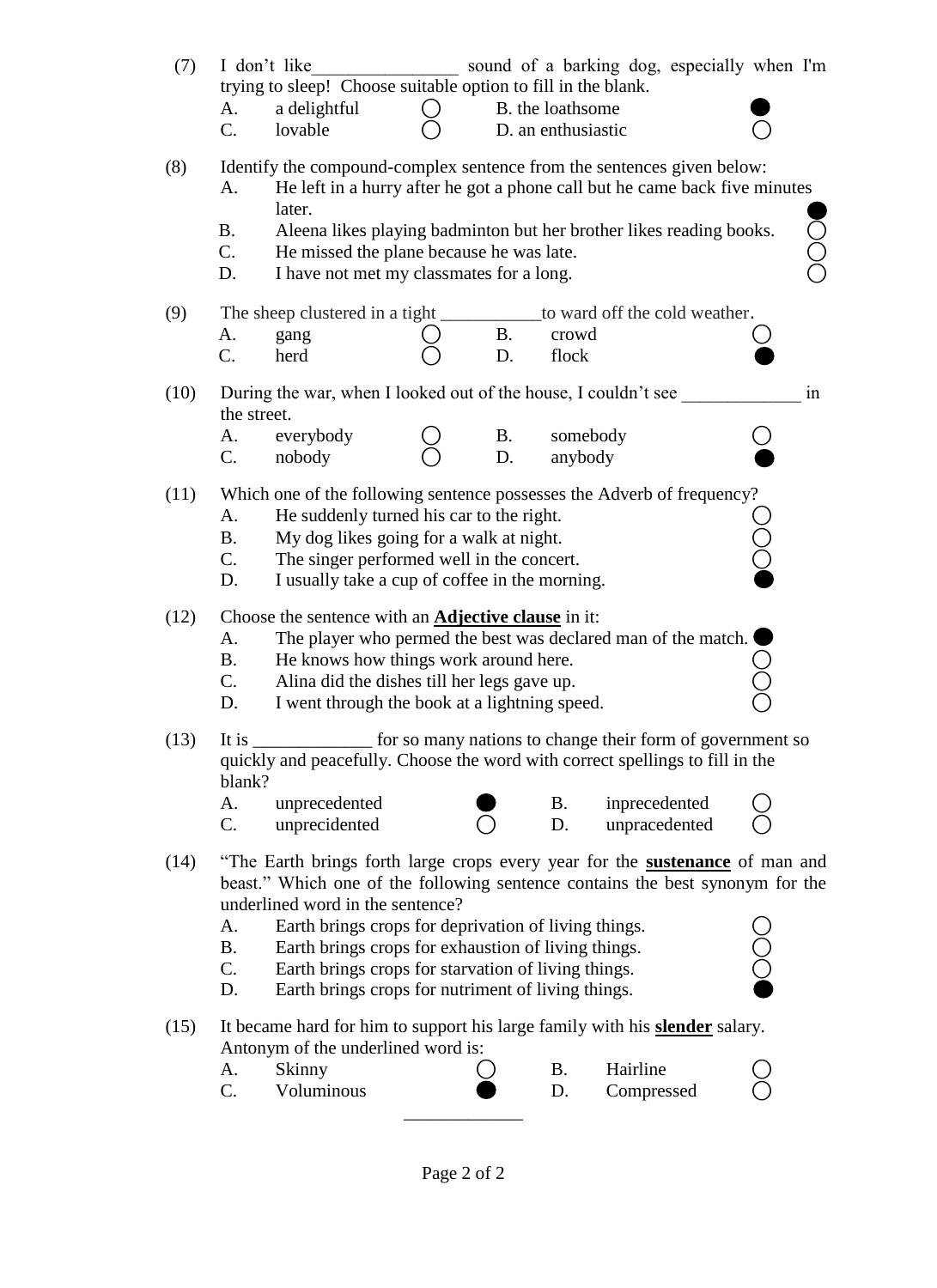

Federal Board SSC-II Examination English (Compulsory) Model Question Paper (Curriculum 2006)

Time allowed: 2.40 hours Total Marks: 60

Note: Sections "B" and "C" comprise pages 1-2. Answer the questions at the place specified for it therein on the separately provided E-Sheet. No supplementary answer sheet will be provided. Write your answers neatly and legibly.

# **SECTION – B** (Marks 34)

- **Q.2** Read the following passage carefully and answer any **FIVE** questions including **Question No.(i)** appended to it.
- **Note:** Question No. (i) about summary writing is compulsory carrying 06 marks while rest of the questions carry 03 marks each.  $(6 + 4 \times 3 = 18)$

Once Hazrat Umar (RA), sitting in the Masjid of the Rasool (SAW), was busy in the affairs of the state. Two young men, holding a strong and **sturdy** countryman, appeared before him. They complained to Harzat Umar (RA) that the person had murdered their old father. They demanded justice by punishing the murderer for his crime.

The Caliph looked at the young man and said, "You have heard the charge leveled against you. What have you to say in your defence?" The villager replied, "Commander of the Faithful, I plead guilty to the charge. I was leading my beloved camel. When I reached a garden and halted to rest, the camel **nipped** a few leaves off the hanging branch of a tree. The old man, on seeing this, hurled a stone at the camel with all his might. The stone caught the camel on the side of the head. It reeled and fell down dead. The camel was very dear to me. I could not control my anger, so I took the same stone that had killed my dear camel and hurled it at the old man with all my strength. The stone hit the old man on the head and subsequently killed him. At this, these two young men came to me and I surrendered myself to them."

**Caliph:** As you have **confessed** your crime, there is no need of witnesses. You are, therefore, sentenced to death.

**Villager:** I accept this sentence but request you to delay the execution for three days.

**Caliph:** Why do you ask for delay in the execution of the sentence?

**Villager:** My father on his death left some gold for my younger brother who is too young to be told about the place where I hid it. I have buried the gold in the earth in a field and no one knows the place. If my brother, on account of my death, does not get his due share, I shall be called to account on the Day of Judgment for being dishonest. Be kind and grant me three days' time.

## **QUESTIONS:**

i. Summarize the given passage. Also suggest a suitable title for it.  $(5+1=6)$ 

## **Answer. Title**: **True Justice**

Once Hazrat Umer was sitting in the Mosque of Rasul (SAW) when two young men appeared before him holding a sturdy countryman. They complained that the countryman had killed their old father and demanded justice for the crime. After hearing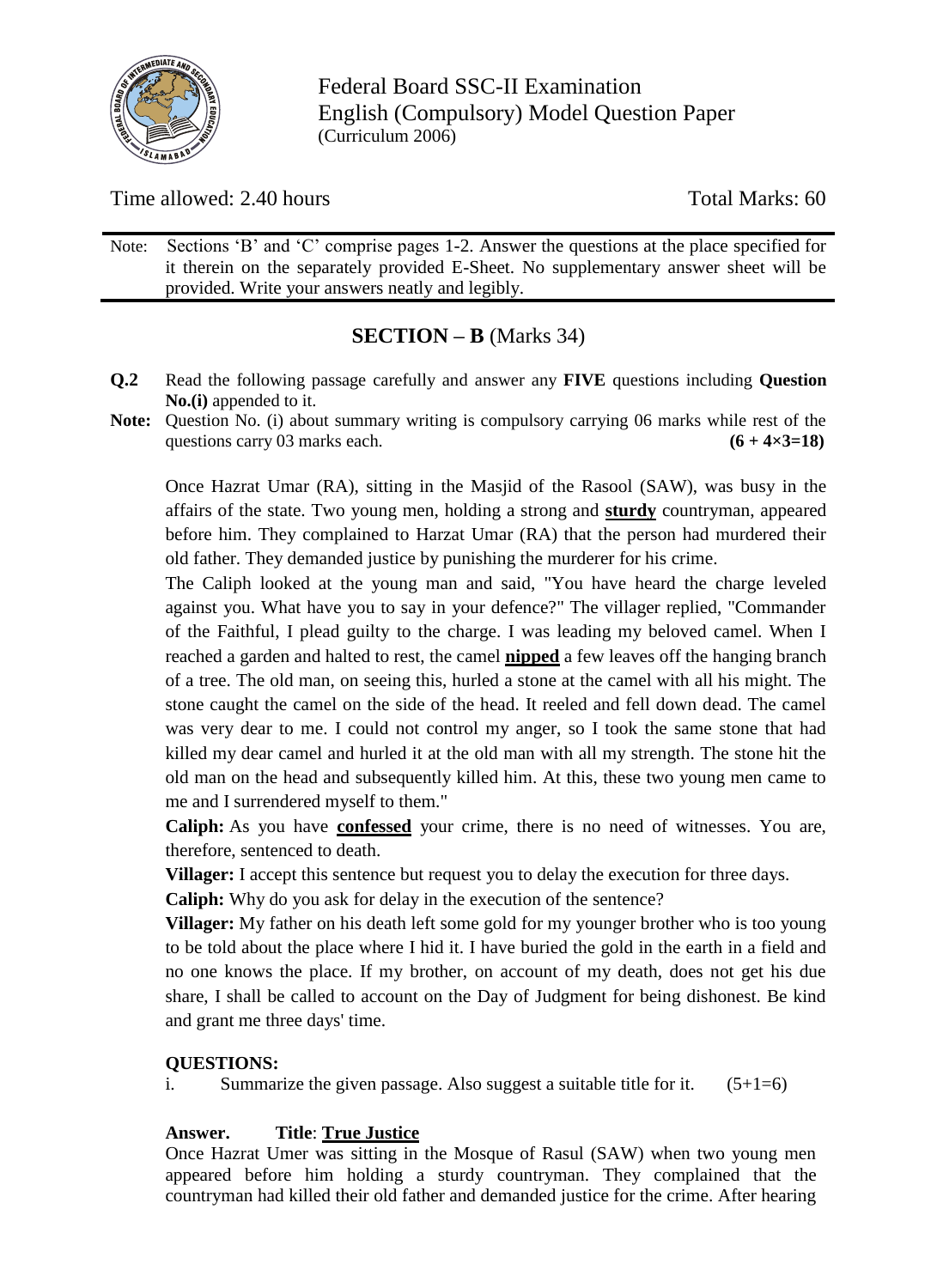the case Hazrat Umer sentenced the convict to death and asked the accused if he had to say anything in his defence. The country man said that while he halted to take some rest his beloved camel nipped some leaves off the hanging branches of a tree. Seeing this the old man hurled a stone at the camel who was killed. At this, he couldn"t control his anger he hit the old man with the same stone on his head subsequently killing him. After this confession, the country man accepted the verdict but requested for three days" delay in execution as his father had entrusted him with some gold for his younger brother. He had buried that gold in an unknown place. He wanted to give away his brother's share before death so that he may not be held accountable for it on the Day of Judgement.

ii. What case did the two men bring to Hazrat Umar (RA)?

**Answer:** The two young men brought a sturdy countryman who had killed their old father by hitting him on his head. They demanded justice for this crime.

iii. Why did the old man hurl a stone at the camel?

**Answer:** When the old man saw a camel nipping leaves off the hanging branches he hurled a stone with his full force at the camel killing it instantly.

iv. What did the caliph say to the villager after hearing the complaint?

**Answer:** The caliph Hazrat Umer said to the villager if he had anything to say in his defence before his execution.

v. Why did the villager ask Hazrat Umar (RA) to delay the execution?

**Answer:** The villager wanted execution to be delayed for three days so that he could give away his younger brother"s share in the gold entrusted unto him by his father.

vi. What was the caliph"s verdict and what was the response of the villager?

**Answer:** The caliph"s verdict was based on justice that is death for death. So he sentenced the villager to death because he had admitted the accusation and accepted the verdict.

vii. Give the **SYNONYMS** of the words that are underlined in the passage.

| <b>Answer:</b> |                                            |
|----------------|--------------------------------------------|
| Synonyms of    |                                            |
| Sturdy         | strong/hefty/well-built/muscular/powerful  |
| Nipped         | bite/nibble/peck/grip                      |
| Confessed      | admit/acknowledge/profess/own up to/reveal |

**Q.3** a. Paraphrase any **ONE** of the following stanzas: (2) I. And when the sun comes out, After this rain shall stop, A wondrous light will fill Each dark, round drop; I hope the Sun shines bright; It will be a lovely sight.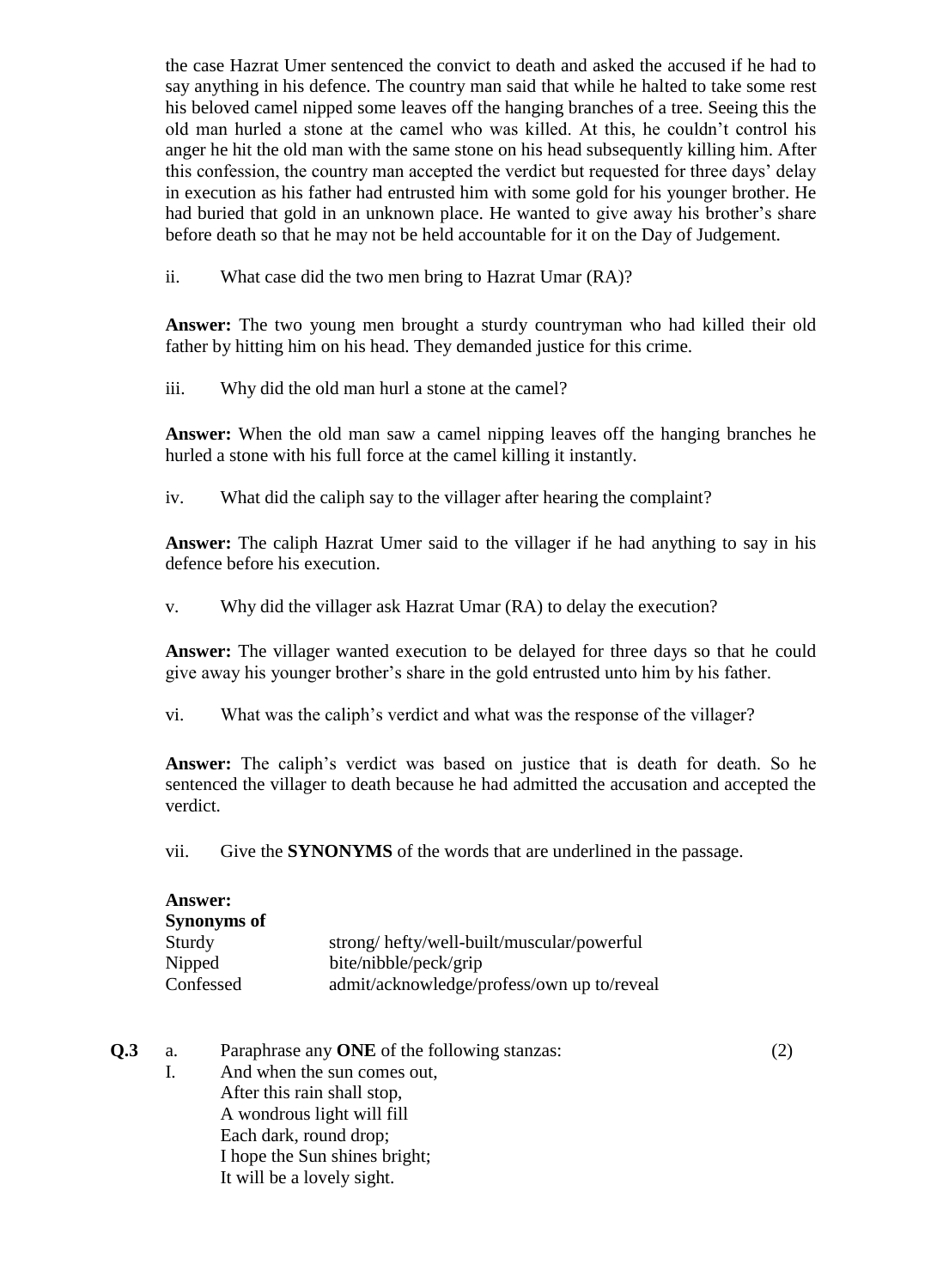**Answer:** When the rain shall stop and the sun will come out, the wonderful light of the sun will illuminate every dark object even the raindrops. The sun will shine brightly presenting a lovely sight.

#### **OR**

II. Be kind to thy sister-not many may know The depth of true sisterly love; The wealth of the Ocean lies fathoms below The surface that sparkles above.

**Answer:** You should be kind to your sister. Many people do not realize the depth of sisterly love. Love of sister is deeper than the depth of the ocean that cannot be measured.

- b. Read the poem carefully and answer the questions appended to it.
- I. Once or twice though you should fail, If you would at last prevail, Try again If we strive, 'tis no disgrace Though we do not win the race; What should you do in that case? Try again.

#### **QUESTIONS:**

i. What should you do if you did not win the race? **(2)**

**Answer:** If you are unable to win the race in your first attempt, there is no harm in trying once again. It is no disgrace in striving to achieve your goals in life.

ii. Explain the line "If we strive, 'tis no disgrace" in your own words. **(2)**

**Answer:** The given line should be adopted as a maxim which means that struggling in life after failure is not disgrace rather working hard and trying again and again only makes a man perfect and paves the way towards his destination.

#### **OR**

II. Though guns may roar and cannon boom, Roses are born and gardens bloom; My spirit still may light its flame At that same torch whence poppies came.

> Where morning's altar whitely burns Lilies may lift their silver urns In spite of war, in spite of shame.

#### **QUESTIONS:**

i. What are the things that flourish despite the damages of war? **(2)**

**Answer:** The beautiful blooming of flowers like roses, lilies and poppies and the transition of day into night flourishes even during the war. A person"s spirit and outlook of life shall also be focused on the positive aspects of life in order to survive the hardships of war.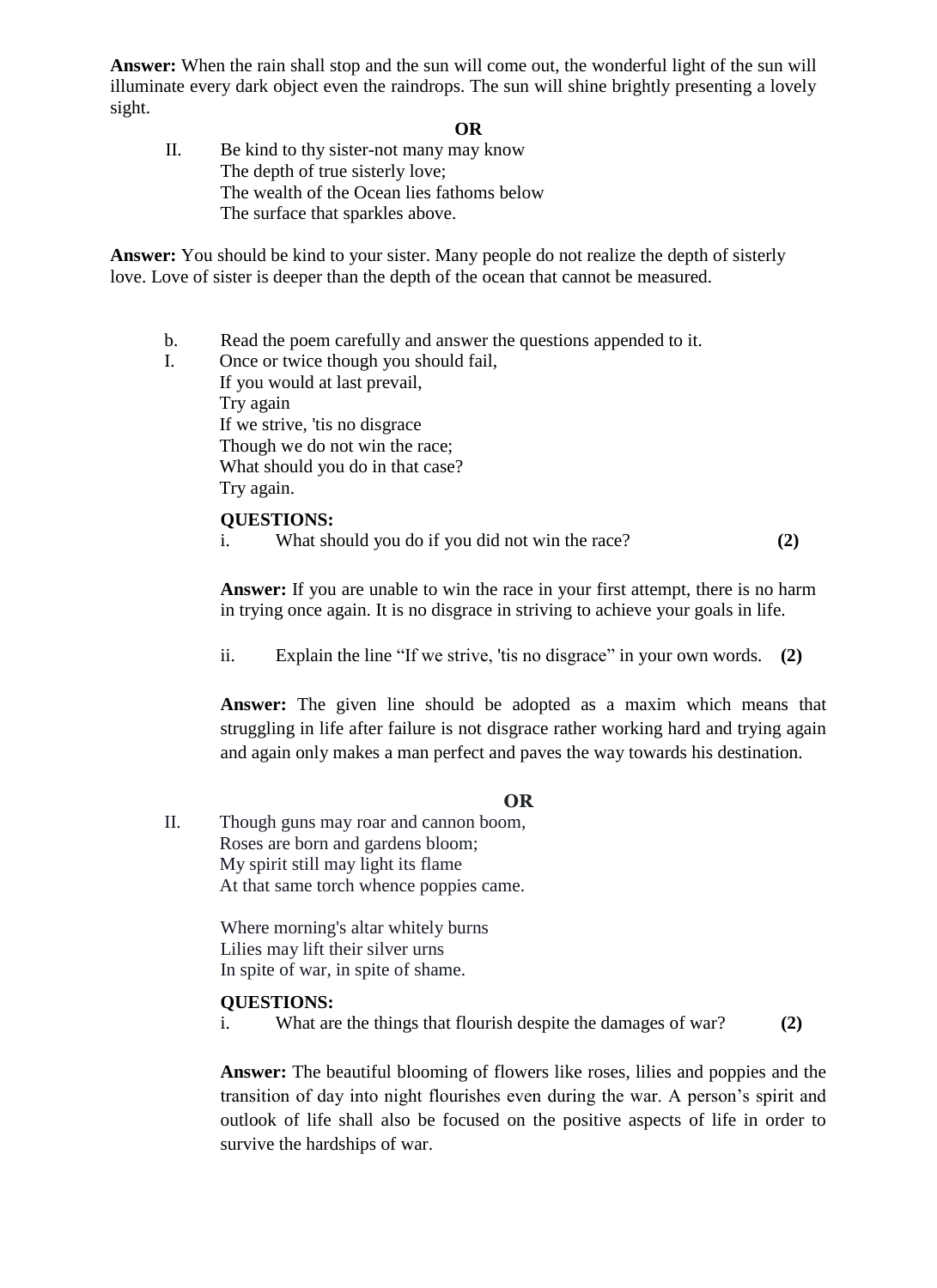**Answer:** The implied message of the poem is of hope, courage and merriment even in the times of distress, death and shame. The poet is encouraging the readers that they should focus more on the positive aspects of life rather than on the negative ones. Worries and merriment are the part of life; it depends upon how we view it - pessimistically or optimistically.

- **Q.4** a. Fill in the blanks with appropriate form of the verbs given in the brackets. **(4)** i. She is so intelligent that she will \_\_\_\_\_\_\_\_\_\_\_\_\_\_\_ it. (understand) **Answer:** She is so intelligent that she will **understand** it. ii. Last month, he \_\_\_\_\_\_ every plan.(try) **Answer:** Last month, he **tried** every plan. iii. You must \_\_\_\_\_\_ the responsibility. (take) **Answer:** You must **take** the responsibility. iv. Everyone \_\_\_\_\_\_ to be happy. (wish) **Answer:** Everyone **wishes** to be happy.
	- b. Change the paragraph into indirect speech: **(4)** The King said, "Is my son dead?" The messenger said, "No Sir, thank God." The King worriedly said, "Do you mean he is fine?" The messenger replied, "No Sir, he is in great trouble and badly needs your help."

**Answer:** The king asked (sorrowfully) if his son was dead. The messenger thanked god and replied that he was not. The king again asked if he was surely in unable. The messenger replied in negative and said that he was in great trouble and badly needed his help.

- c. Do as directed (any **FOUR**) of the following: **(4)**
	- i. Everybody knows the name of Iqbal. (Change into an interrogative sentence)

**Answer:** Does everybody know the name of Iqbal?

ii. Only the brave deserves the praise. (Transform into a negative sentence) **Answer:** Only the brave does not deserve the praise.

iii. You are requested to give me a glass of water. (Change into an imperative sentence)

**Answer:** Please, give me a glass of water.

iv. I can never forget you. (Change into an interrogative sentence) **Answer:** Can I never forget you?

v. You are the only person fit for the post. (Transform into a negative sentence)

**Answer:** You are not the only person fit for the post.

vi. There was an unusual silence. (Transform into a negative sentence) **Answer:** There was not an unusual silence.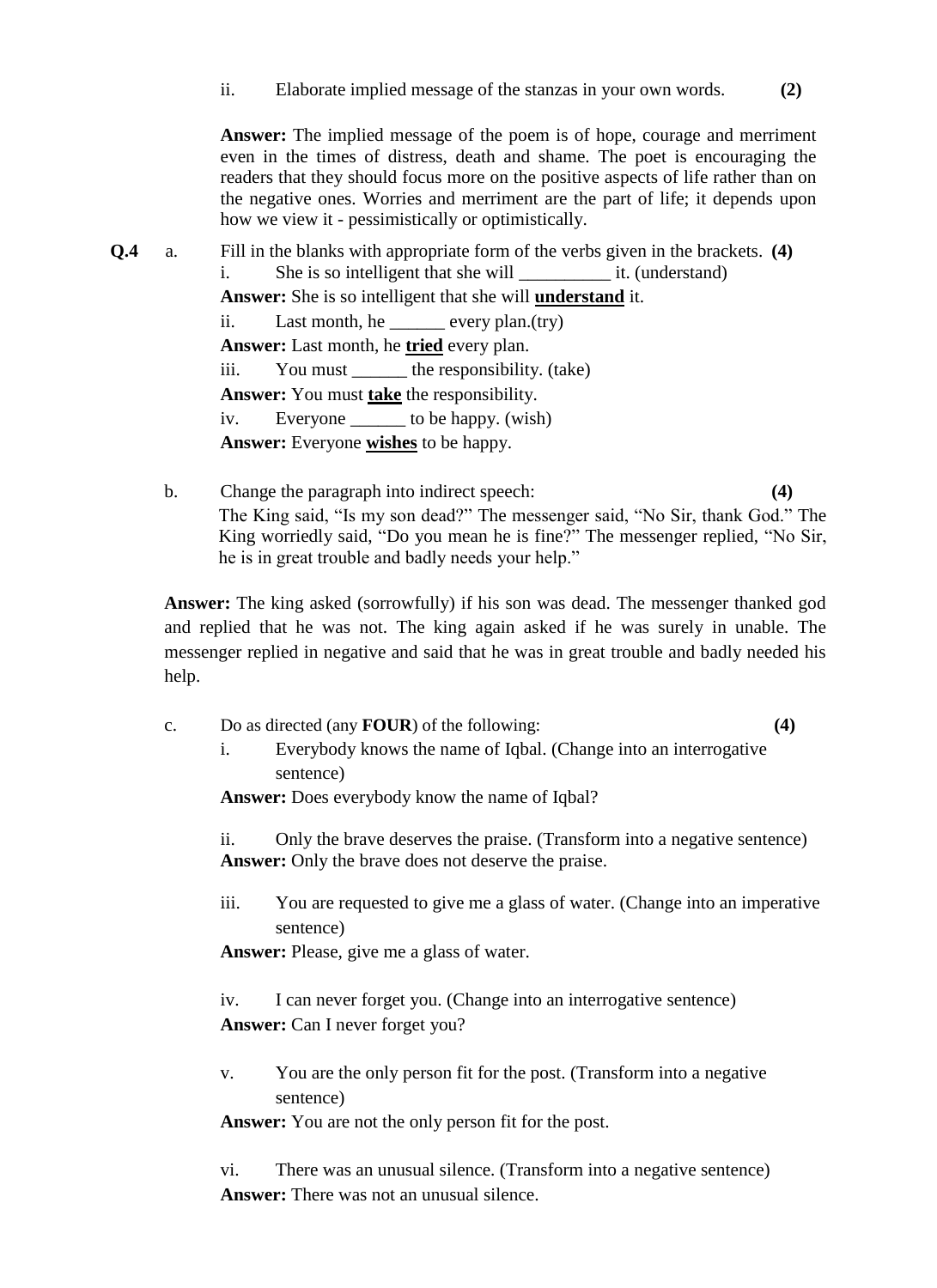## **SECTION – C (Marks 26)**

**Q.5** Write an application to the Chief Executive of an organization for the post of Public Relations Officer. **(8)** 

**Answer:**

Examination Hall,

City ABC.

22<sup>nd</sup> February, 2022

The Chief Executive,

Firm DEF,

City ABC.

Subject: Application for the post of Public Relations Officer.

Respected sir,

I am writing this application for the post of Public Relations Officer. I found an advertisement for this post in a newspaper. I am looking for a job opportunity to work for a recognized company like yours. I have a work experience of Public Relations Officer in the firm LMN. With my extensive work experience, I believe that I can be a good team member of your firm. I assure you that I will serve the firm devotedly and diligently. I have attached my CV for further details.

Thanking you in advance for your consideration.

Yours sincerely,

XYZ.

### **OR**

Write a letter to the editor of a newspaper about the trouble caused by the encroachments in front of shops in the bazar drawing attention of the concerned authorities to take the remedial measures.

### **Answer:**

Examination Hall,

City ABC.

 $22<sup>nd</sup>$  January,  $2022$ 

The Editor,

The News,

City ABC.

Subject: Trouble Caused by the Encroachments in Front of Shops in the Bazar

Respected sir,

Through the columns of your esteemed newspapers I want to highlight the serious issue of trouble caused by the encroachments in front of shops in the bazar. City"s major markets are under the grip of the encroachment mafia, creating hurdles for customers and pedestrians, but the authorities have failed to take any action against them. The footpaths and roads of different bazars are infested with encroachment in front of shops. These encroachments are source of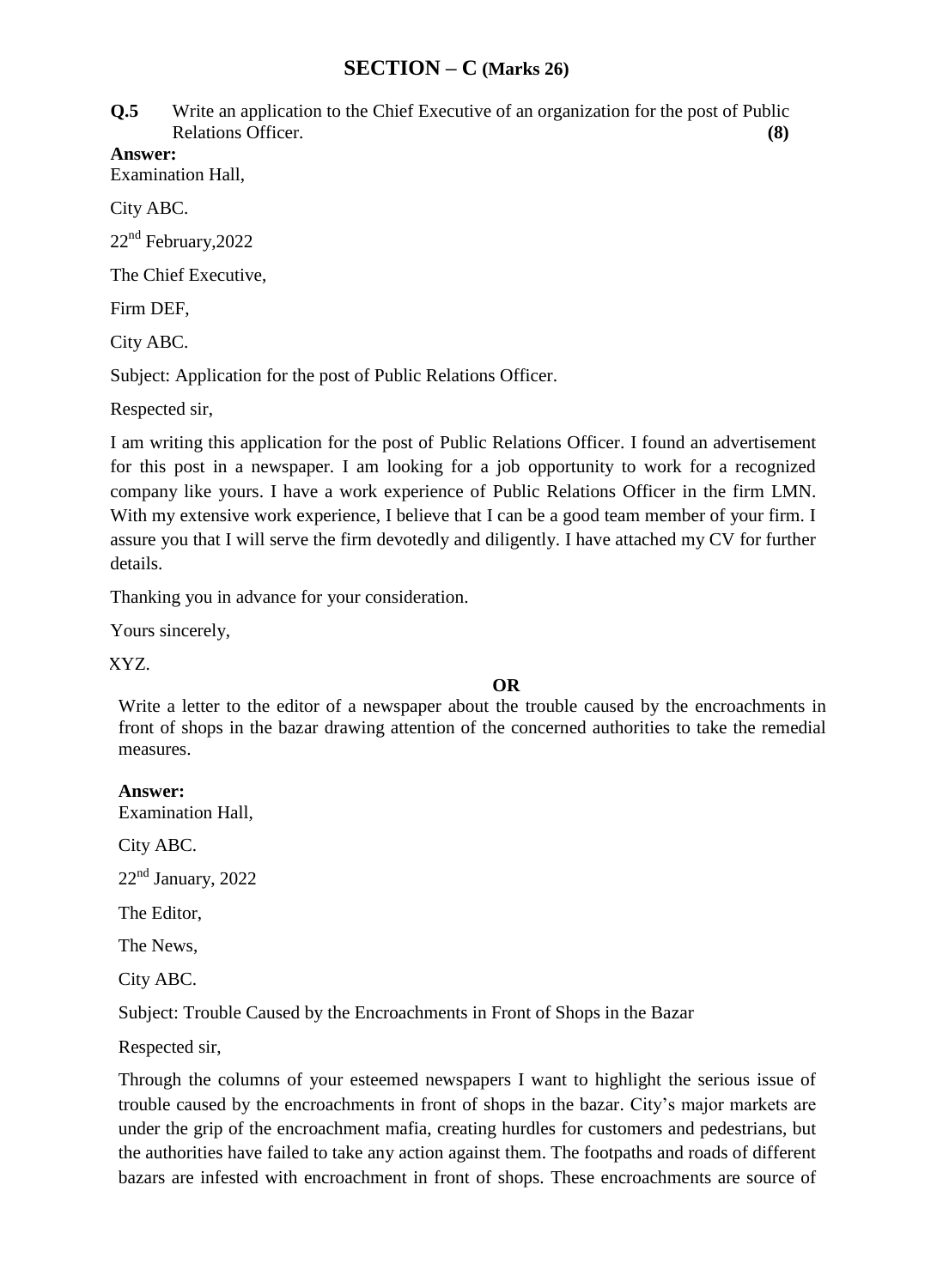nuisance for both customers and businessmen, as they discourage customers to visit these markets.

In the past, the city district government initiated an anti-encroachment drive which was left in the middle for unknown reasons. It"s time the authorities took serious action against the encroachment.

I request you to publish a column on this serious issue to create awareness in the public and draw the attention of the concerned authorities to take remedial measures.

Thanking you in anticipation.

Yours sincerely,

XYZ.

**Q.6** Write a paragraph to describe your visit to a park using transition words (at least six). **(6)**

Answer: Park is a place where we can enjoy and have a good time with our family and friends. I visited a park with my family in the month of spring. It was a very pleasant day and I had lots of fun by playing near the seesaw. **However**, my family members walked in the rose and jasmine garden. **While** we were entering the park we were given pamphlets which contained information about the park. **Then**, **later on**, my best friend also joined me in the park. We played together many fun games **besides** visiting the areas of park. **Afterward**, we enjoyed delicious sandwiches, salads and fruit juices. **At the end**, we moved back to our home. **In short**, it was a wonderful visit.

### **Q.7** Write an essay on any **ONE** of the following topics: (200 – 250 words) **(10)**

- i. Need for Technical Education
- ii. Global Warming
- iii. Charms of Spring Season

### **Answer:**

## **Need for Technical Education**

*I had to gain experience as I did not have technical education- Mikhail Kalashnikov*

Technical education is the study of the use of technology. It is aimed at shaping the physical world according to human needs. Technical education includes a wide range of scientific and technological disciplines.

Technical education is important and relevant to the present age. It is for this reason that the whole world of today is based on the use of science and technology. Therefore, in order to make the world function properly, the imparting of technical education is needed. Moreover, it is also important in multiple other ways.

Technical education empowers people belonging to every field of life. Since technology is being used everywhere, technical education is also necessary everywhere. Technical education provides access to the latest technological machinery in all fields of life. For example, a technical diploma in surveying and architecture allows a student to get knowledge about using the complicated tools involved in the process of surveying and architecture.

Technical education is also needed to raise the literacy rate of a country. In a country, not every student is mentally able to study the standard combinations of arts, science, or business education. There are many students who wish to serve society in a different way.